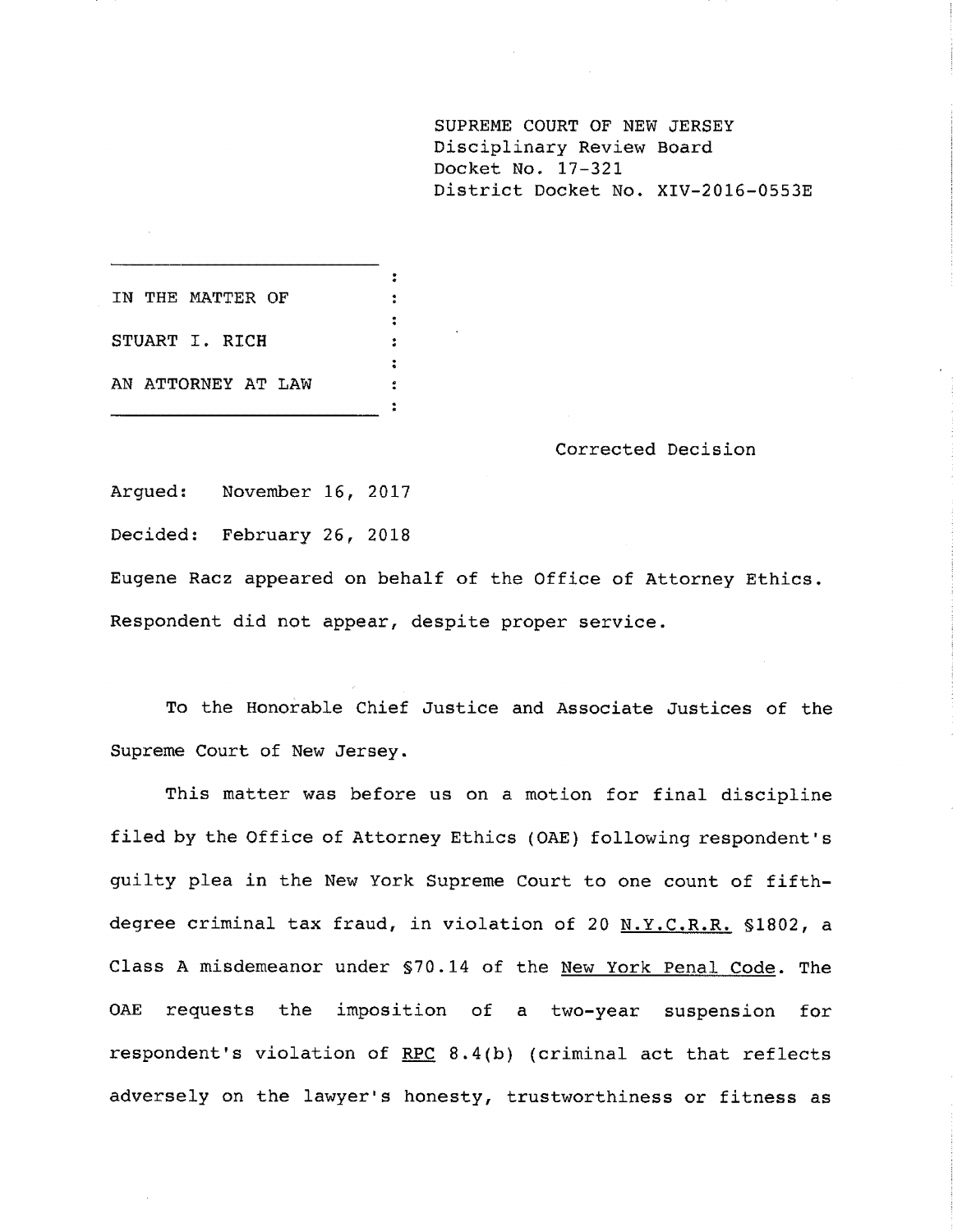a lawyer) and RPC  $8.4(c)$  (conduct involving dishonesty, fraud, deceit or misrepresentation). For the reasons stated below, we to grant the motion for final discipline and impose a two-year prospective suspension on respondent for his misconduct.

was admitted to the New bar in 1991. In 1992, he was admitted to the New York and Pennsylvania bars. It appears that respondent does not practice law in New Jersey.

Respondent has no disciplinary history in New Jersey. However, the Court entered an Order, effective August 28, 2017, declaring respondent ineligible to practice, based on his failure to pay his annual registration fee to the New Jersey Lawyers' Fund for Client Protection.

On May 25, 2016, a criminal complaint was filed against respondent in the Criminal Court of the City of New York, County of New York, State of New York, charging him with four counts of second-degree criminal tax fraud, in violation of New York Tax Law \$1805, and four counts of fifth-degree criminal tax fraud, in violation of New York Tax Law §1802. The complaint alleged that respondent had not filed state income tax returns for the years 2008 through 2013, despite earned partnership income ranging from \$583,342 to \$852,422.

On an unidentified date in 2016, upon respondent's waiver of indictment, the district attorney for the County of New York filed

 $\overline{2}$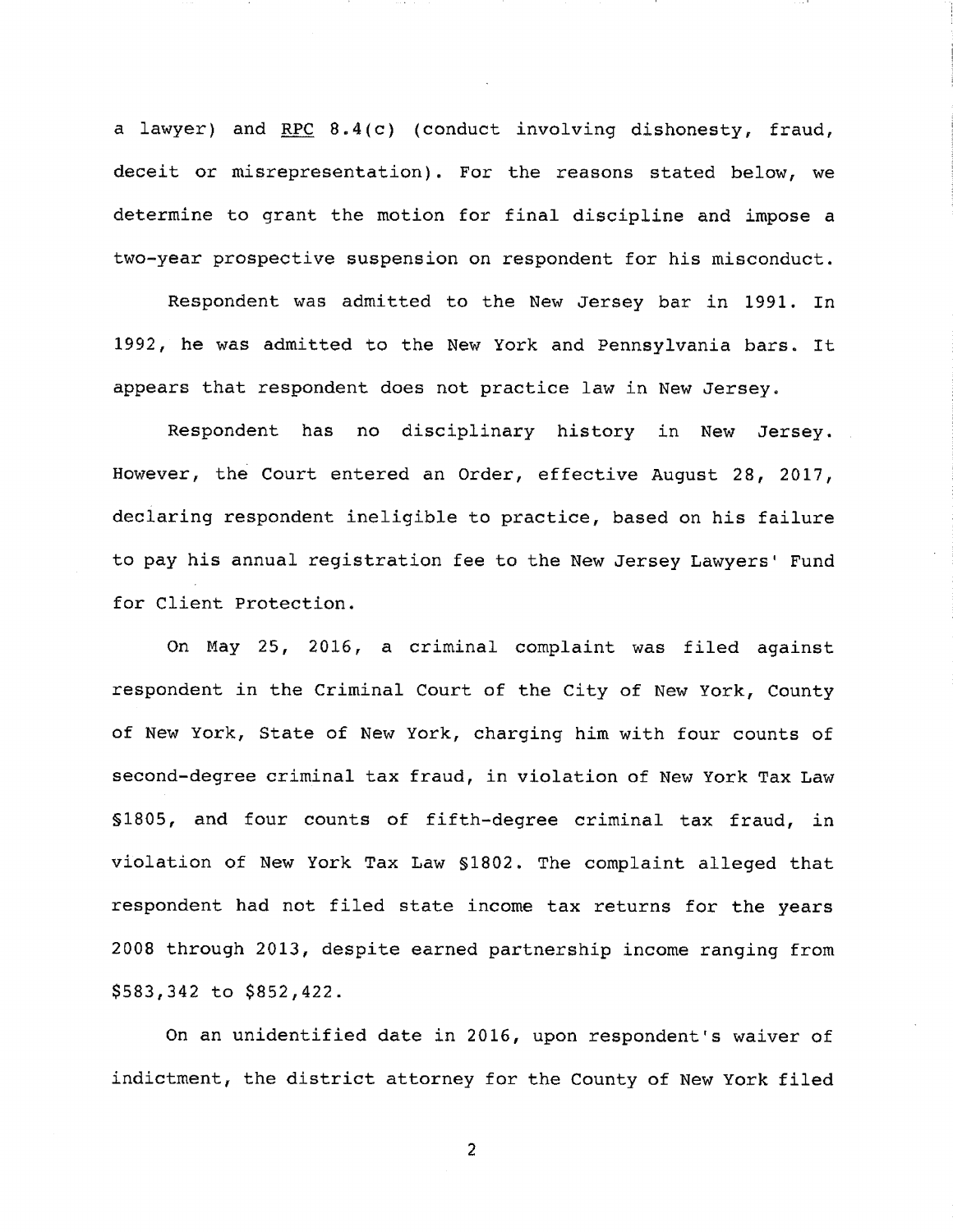a nine-count information against respondent, charging him with three counts of second-degree criminal tax fraud, in violation of 20 N.Y.C.R.R. \$1805, based on his willful failure to file a New York State resident income tax return for the years 2010 through 2012; one count of fifth-degree criminal tax fraud, in violation of 20 N.Y.C.R.R. §1805, based on his willful failure to file a New York State resident income tax return for the year 2013; and four counts of repeated failure to file personal income and earnings taxes, in violation of 20  $N.Y.C.R.R.$   $$1808(a)$ , based on his failure to file a tax return for three consecutive years and corresponding unpaid tax liability. The repeated-failure-to-file charges covered the following time periods: January i, 2009 to December 31, 2011; January i, 2010 to December 31, 2012; January i, 2011 to December 2013; and January i, 2012 to December 31, 2014.

On June 2, 2016, respondent pleaded guilty to the single count of fifth-degree criminal tax fraud. He testified that he willfully failed to file a New York State personal income tax return for the years 2008 through 2013 and that, for each of those years, he had a tax liability of more than \$50,000. He admitted that, in doing so, he intentionally evaded paying taxes to the State of New York for each of those years.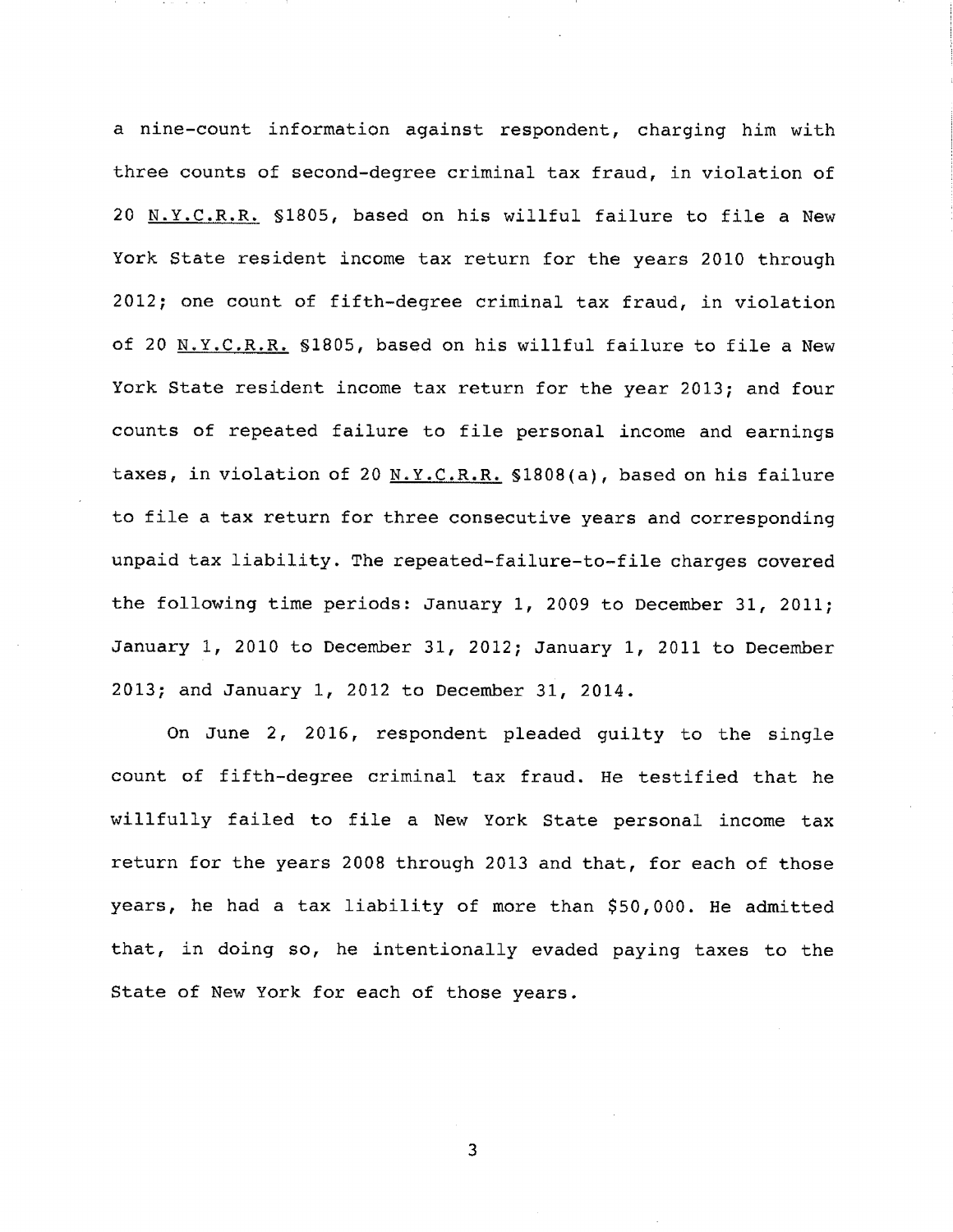conditional discharge, which was to expire on June 1, 2017. Respondent agreed to pay nearly  $$1.2$  million in back taxes, including penalties and interest. He was sentenced to a one-year

On an unidentified date, respondent notified the OAE of his conviction.

 $\star$ 

Following a review of the record, we determine to grant the OAE's motion. A criminal conviction is conclusive evidence of guilt in a disciplinary proceeding. R. 1:20-13(c)(1); In re Magid, 139 N.J. 449, 451 (1995); In re Principato, 139 N.J. 456, 460 (1995). Respondent's conviction establishes a violation of RPC 8.4(b). Pursuant to that Rule, it is professional misconduct for an attorney to "commit a criminal act that reflects adversely on the lawyer's honesty, trustworthiness or fitness as a lawyer." The facts underlying respondent's conviction also establish that he engaged in conduct involving dishonesty, fraud, deceit or misrepresentation, a violation of RPC  $8.4(c)$ . Hence, the sole issue is the extent of discipline to be imposed. R.  $1:20-13(c)(2)$ ; In re Maqid, supra, 139 N.J. at 451-52; In re Principato, supra, 139 N.J. at 460.

In determining the appropriate measure of discipline, the interests of the public, the bar, and the respondent must be considered. "The primary purpose of discipline is not to punish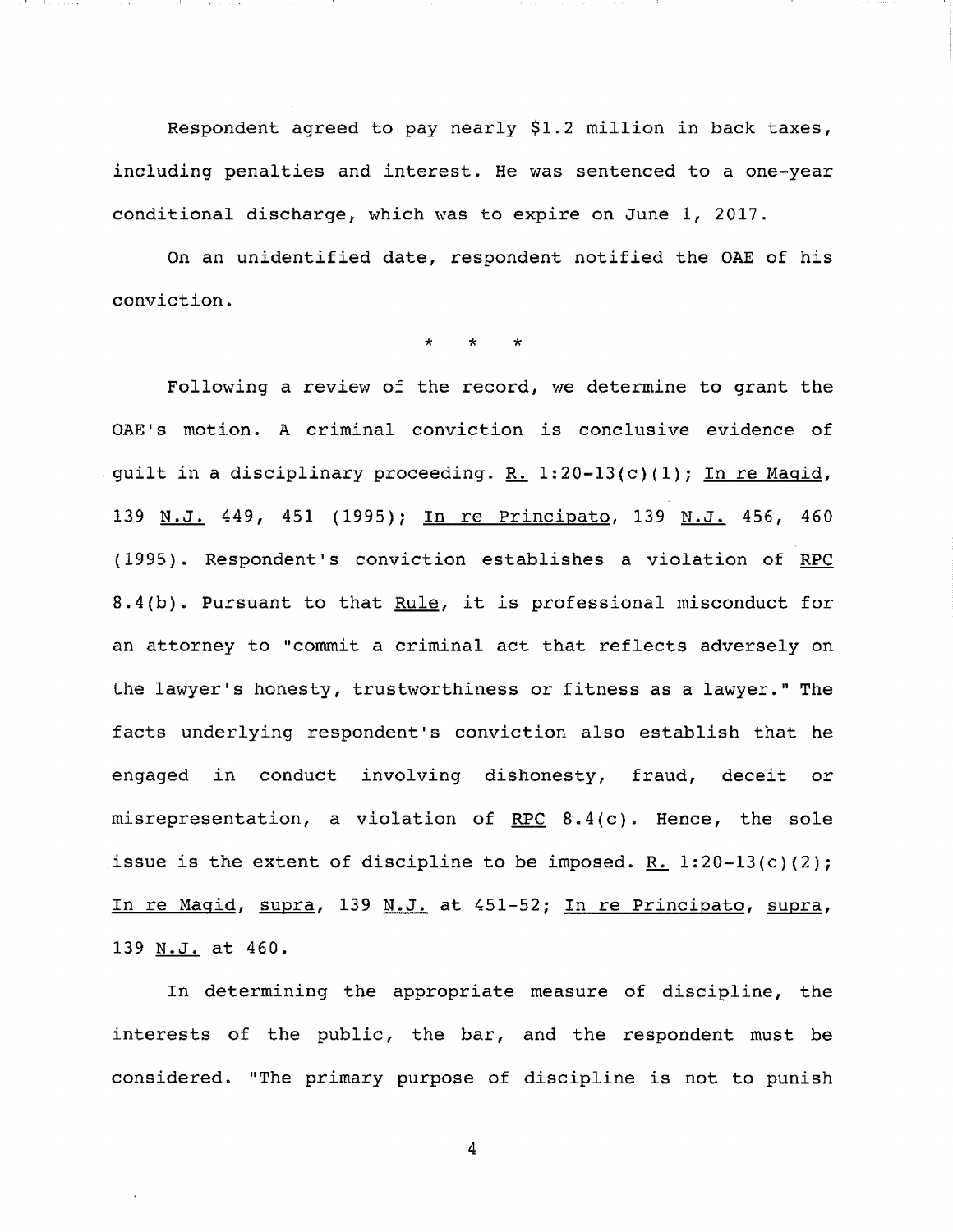the attorney but to preserve the confidence of the public in the bar." Principato, supra, 139 N.J. at 460. Fashioning the appropriate penalty involves a consideration of many factors, including the "nature and severity of the crime, whether the crime is related to the practice of law, and any mitigating factors such as respondent's reputation, his prior trustworthy conduct, and general good conduct." In re Lunetta, 118 N.J. 443, 445-46 (1989).

That an attorney's conduct did not involve the practice of law or arise from a client relationship will not excuse the ethics transgression or lessen the degree of sanction. In re Musto, 152 N.J. 167, 173 (1997). Offenses that evidence ethics shortcomings, although not committed in the attorney's professional capacity, may, nevertheless, warrant discipline. In re Hasbrouck, 140 N.J. 162, 167 (1995). The obligation of an attorney to maintain the high standard of conduct required by a member of the bar applies even to activities that may not directly involve the practice of law or affect his or her clients. In re Schaffer, 140 N.J. 148, 156 (1995).

A violation of either state or federal tax law is a serious ethics breach. In re Queenan, 61 N.J. 578, 580 (1972), and In re Duthie, 121  $M.J. 545$  (1990). "[D]erelictions of this kind by members of the bar cannot be overlooked. A lawyer's training obliges him to be acutely sensitive of the need to fulfill his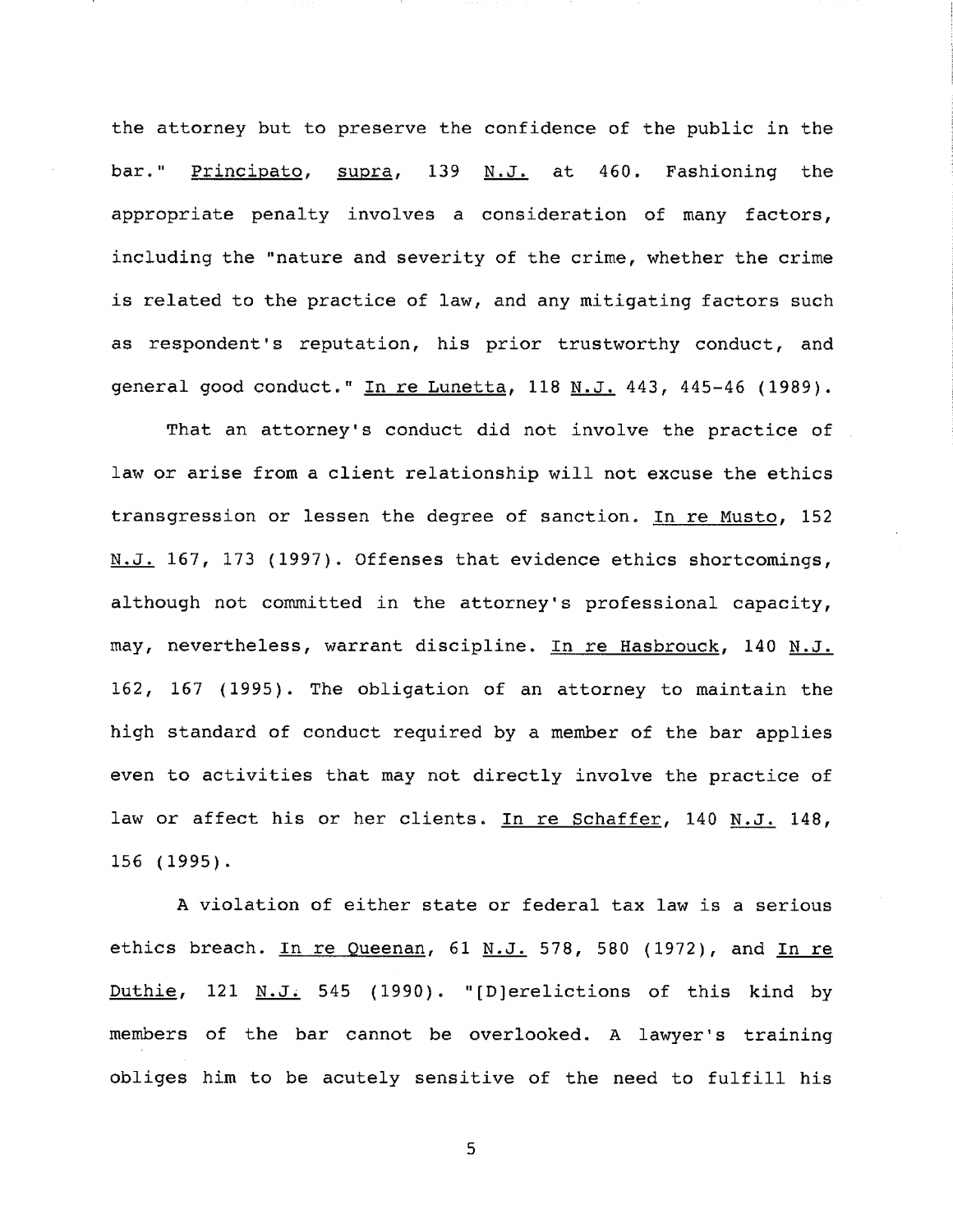personal obligations under the federal income tax law." In re Gurnik, 45 N.J. 115, 116-17 (1965).

Cases involving an attorney's attempted or actual income tax evasion typically have resulted in two-year suspensions. See, e.g., In re Rubin, 227 N.J. 229 (2016) (two-year suspension imposed on attorney who pleaded guilty to one count of tax evasion, under New York law, arising out of his failure to remit the appropriate taxes for a three-year period in amounts totaling \$26,742); In re Lewis, 214 N.J. 515 (2013) (two-year suspension imposed on attorney convicted of one count of knowingly and willfully subscribing to a false federal income tax return, in contravention of 26 U.S.C.  $$7206(1);$  the attorney failed to report more than \$950,000 in income derived from his law practice from 2003 through 2005 and for which he owed in excess of  $$300,000$  in federal taxes); and In re Foglia, 207  $M.J. 62$  (2011) (two-year suspension imposed on attorney who pleaded guilty to one count of willfully attempting to evade the payment of federal income tax, a violation of 26 U.S.C. §7201, and one count of knowingly or willfully making "any false, fictitious or fraudulent statement or representation," a violation of 18 U.S.C.  $$1001$ ).<sup>1</sup> But see, In re

 $1$  For additional two-year suspension cases, see In re Grasso, 220 N.J. 105 (2014); In re Orlovsky, 220 N.J. 106 (2014); In re Weiner, 204 N.J. 589 (2011); In re McManus, 179 N.J. 415 (2004); In re Mischel, 166 N.J. 219 (2001); In re Rakov, 155 N.J. 593 (1998); In re Batalla, 142 N.J. 616 (1995); In re Nedick, 122 N.J. 96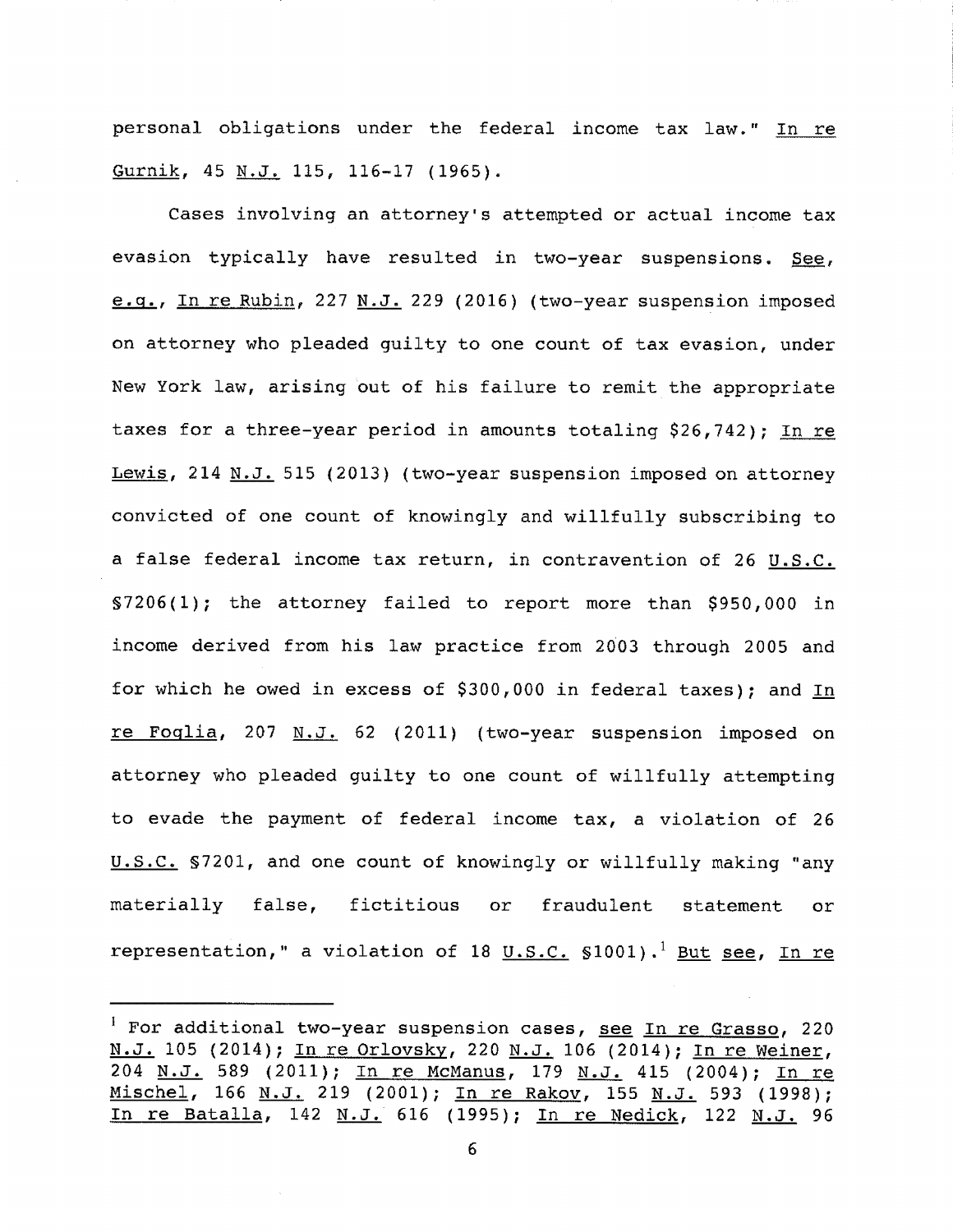Kleinfield, 58 N.J. 217 (1971) (six-month suspension following plea of nolo contendere to one count of tax evasion, for which a was paid; unspecified mitigating circumstances considered); In re Landi, 65 N.J. 322 (1974) (one-year suspension for filing a false and fraudulent joint income tax return for one calendar year; the attorney was found quilty of income tax evasion; twenty-nineyear career without a disciplinary record considered in mitigation, along with other unspecified factors); In re D'Andrea, 186 N.J. 586 (2006) (eighteen-month suspension imposed on attorney who pleaded guilty to willfully subscribing to a false federal income tax return; the attorney was sentenced to one year of probation, including six months of house arrest, and fifty hours of community service; the attorney also was ordered to pay a \$I0,000 fine and \$34,578 in restitution to the Internal Revenue Service (IRS); mitigating factors were the attorney's unblemished disciplinary history, his genuine remorse, the deficiencies in his law office's accounting system, and the passage of ten years since he had filed the return); In re Kirnan, 181 N.J. 337 (2004) (eighteen-month retroactive suspension for filing a joint individual tax return that deliberately did not report the receipt of income from the attorney's law practice, resulting in the

<sup>(1991);</sup> In re Tuman, 74 N.J. 143 (1977); In re Becker, 69 N.J. 118 (1976); and In re Gurnik, supra, 45 N.J. 115.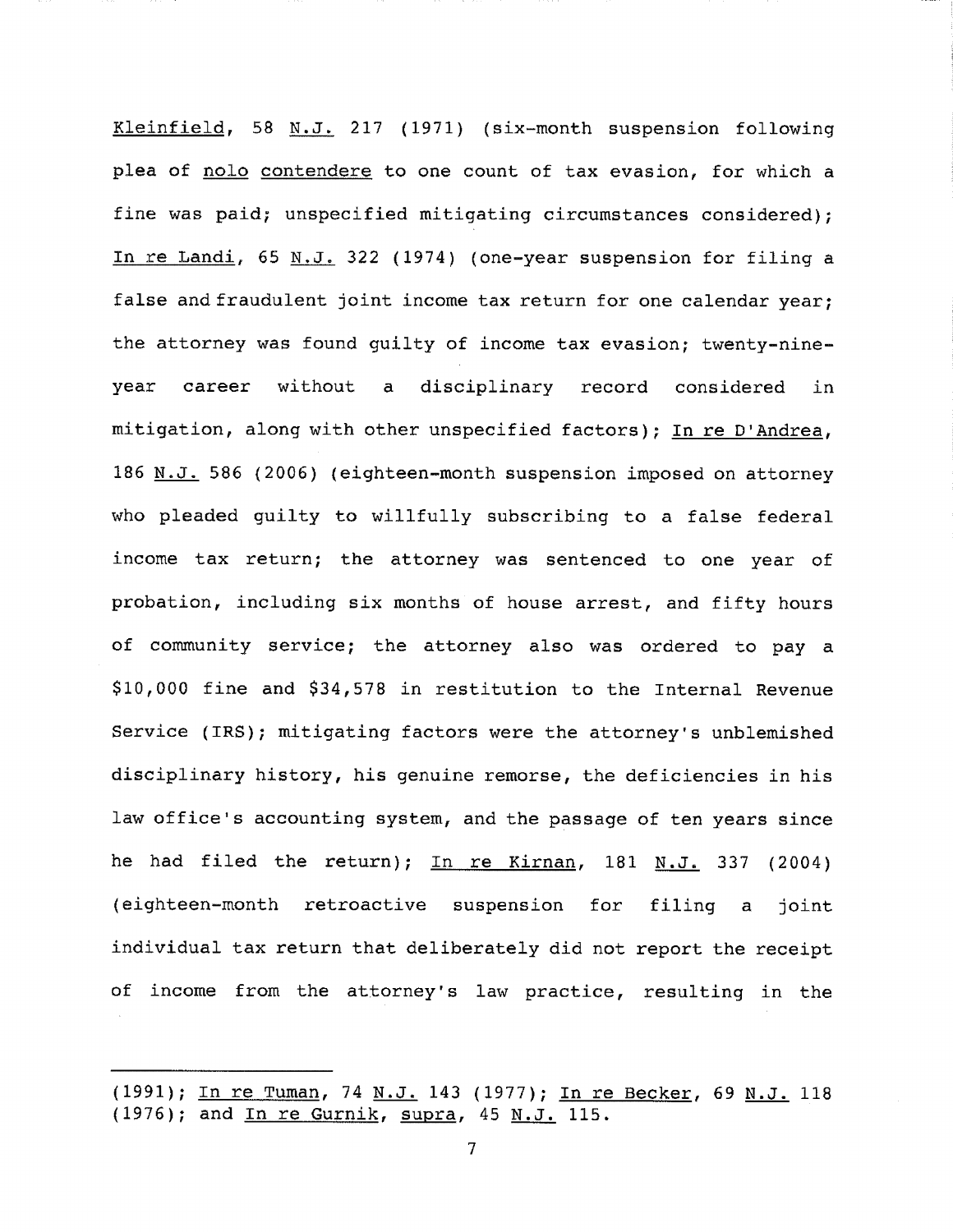nonpayment of \$31,000 for two tax years; the attorney's cooperation with the criminal authorities was considered in mitigation); In re Gottesman, 222 N.J. 28 (2015) (three-year retroactive suspension for attorney guilty of tax evasion and willful failure to remit payroll taxes that he withheld from his employees' wages; he used his trust account to conceal the true extent of his income; he was sentenced to concurrent six-month terms of imprisonment on both counts and three years of supervised release; prior censure); In re Bozeman, 217 N.J. 613 (2014) (three-year suspension imposed on attorney who pleaded guilty to one count of conspiracy to defraud the United States, in violation of 18 U.S.C. §371; the conspiracy involved his evasion of federal income tax payments by filing false tax returns for the years 2000 through 2007; he was required to make restitution of more than \$137,000; the attorney had no disciplinary record, except for the temporary suspension imposed following his guilty plea); In re Klein, 209 N.J. 234 (2012) (three-year suspension imposed on attorney who pleaded guilty to one count of tax evasion  $(26 \text{ U.S.C. } $7201)$ , and one count of criminal conspiracy to defraud the United States (18 U.S.C. \$371); in aggravation, we considered that the attorney had failed to report his indictment to the OAE and had assisted other clients in similar conduct); and In re Gillespie, 124 N.J. 81 (1991) (attorney received a retroactive three-year suspension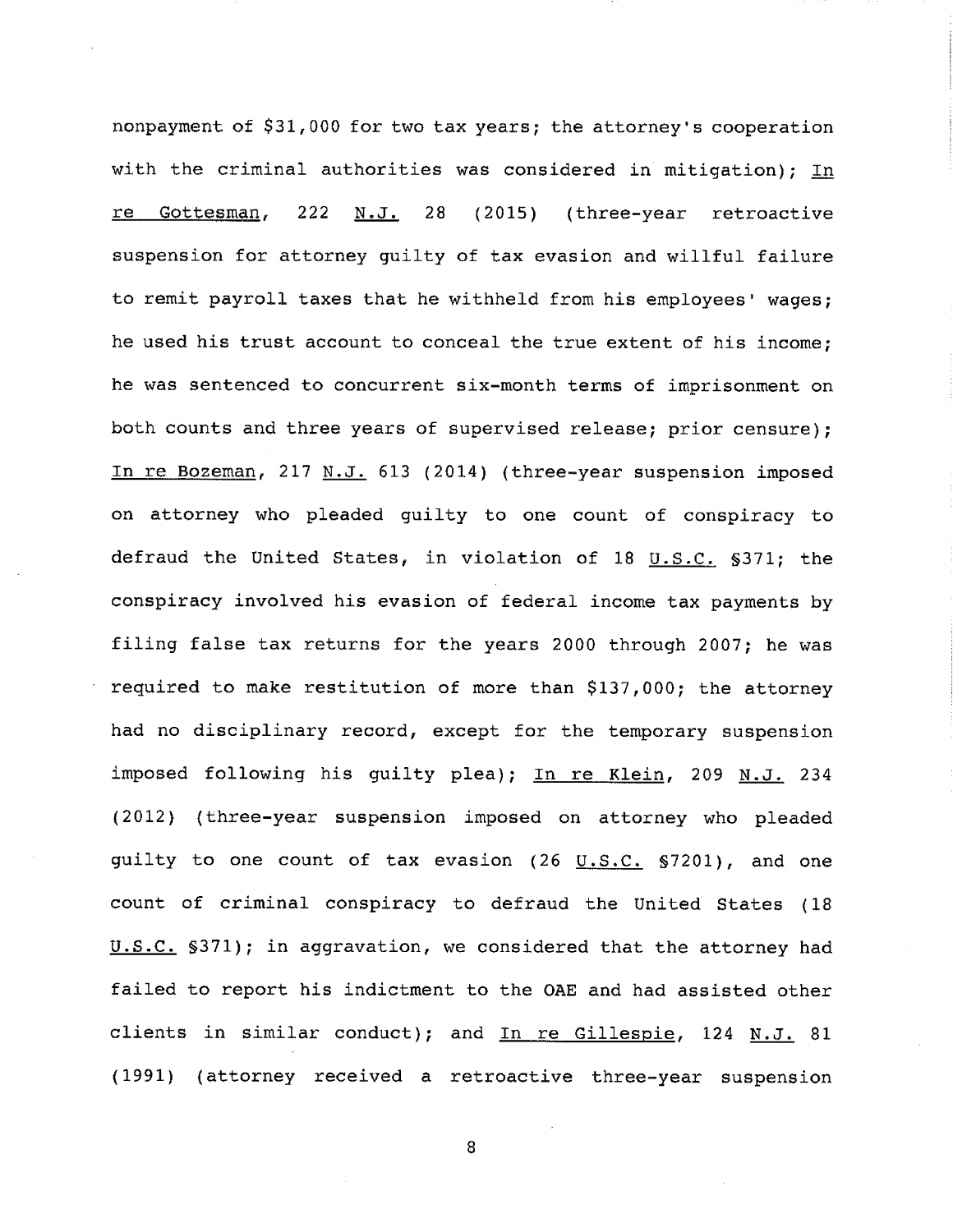after pleading guilty to willfully aiding and assisting in the of false tax returns for a non-client J.P. Sasso, Inc.; the attorney assisted Joseph Sasso and others in diverting  $nearly$  \$80,000 in corporate funds during a period in excess of three months; the attorney did so by depositing corporate checks in his personal account, issuing eight personal checks, and then giving cash to Sasso; the eight checks were written in amounts no greater than \$10,000 in order to avoid federal reporting requirements; numerous compelling mitigating factors considered).

When the attorney's conduct is particularly egregious, disbarment may result. See, e.g., In re Bagdis, 228 N.J. 1 (2017) (in addition to his conviction of eleven counts of aiding and assisting the preparation of false tax returns, in violation of 26  $U.S.C.$  \$7206(2), and three counts of failure to file tax returns</u> or supply information, in violation of 26 U.S.C. §7203, attorney was convicted of one count of attempting to obstruct the administration of the Internal Revenue Code, in violation of 26 U.S.C. §7212(a), seven counts of conspiracy to defraud the United States, in violation of 18  $u.s.C.$  \$371, and five counts of failure</u> to file currency transaction reports by business, in violation of 31 U.S.C. §5322); In re Cardone, 175 N.J. 155 (2003) (attorney pleaded guilty to attempted income tax evasion, in violation of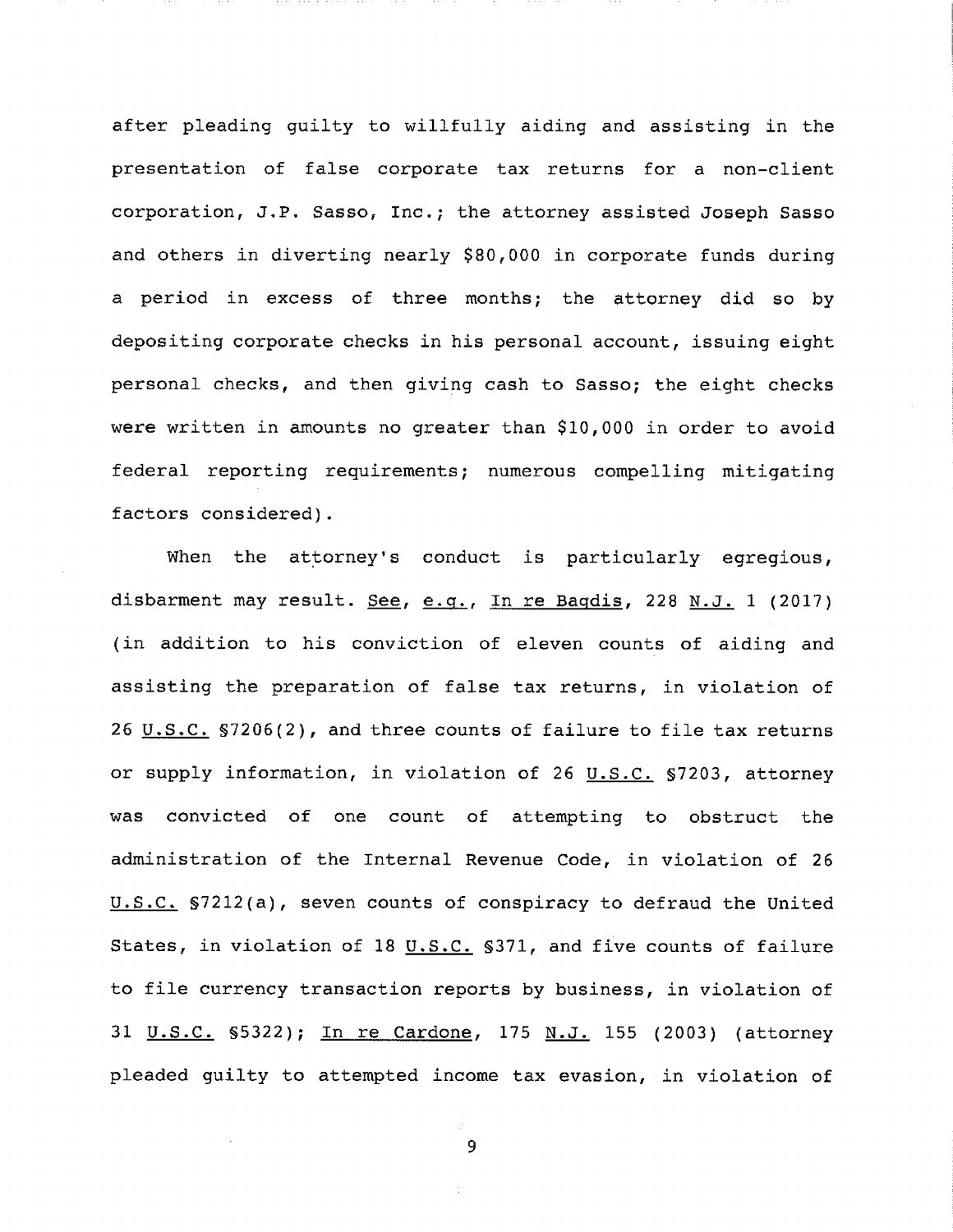26 U.S.C.A. §7201; attorney had filed income tax returns acknowledging taxes owed, but thereafter took various steps designed to prevent the IRS from collecting the taxes; previous three-year suspension for engaging in fraudulent conduct in three separate business transactions with a client); and In re Braun, 149 N.J. 414 (1997) (although attorney pleaded guilty to one count of income tax evasion, in violation of 26  $U.S.C.$  §7201, resulting in a total tax loss of \$116,310 for 1987-1991, he also stipulated to additional offenses; disbarment was warranted because his actions were motivated by personal greed and involved a criminal conspiracy to evade taxes extending over a long period of time; he had received a prior three-month suspension for conviction of recklessly endangering another person, in violation of 18 Pa.C.S.A. §2705, resulting from the installation of a gas meter in a reversed position in an apartment building owned by him to allow the gas to flow through without registering; and he failed to report his federal conviction to the OAE).

In this case, a two-year suspension is appropriate. A lesser suspension would be inadequate, given the number of tax years involved and the amount of restitution. See, e.g., In re Landi, supra, 65 N.J. 322 (one-year suspension; single tax return for one calendar year), and In re D'Andrea, supra, 186 N.J. 586 (eighteenmonth suspension; single tax return; \$34,578 in restitution).

i0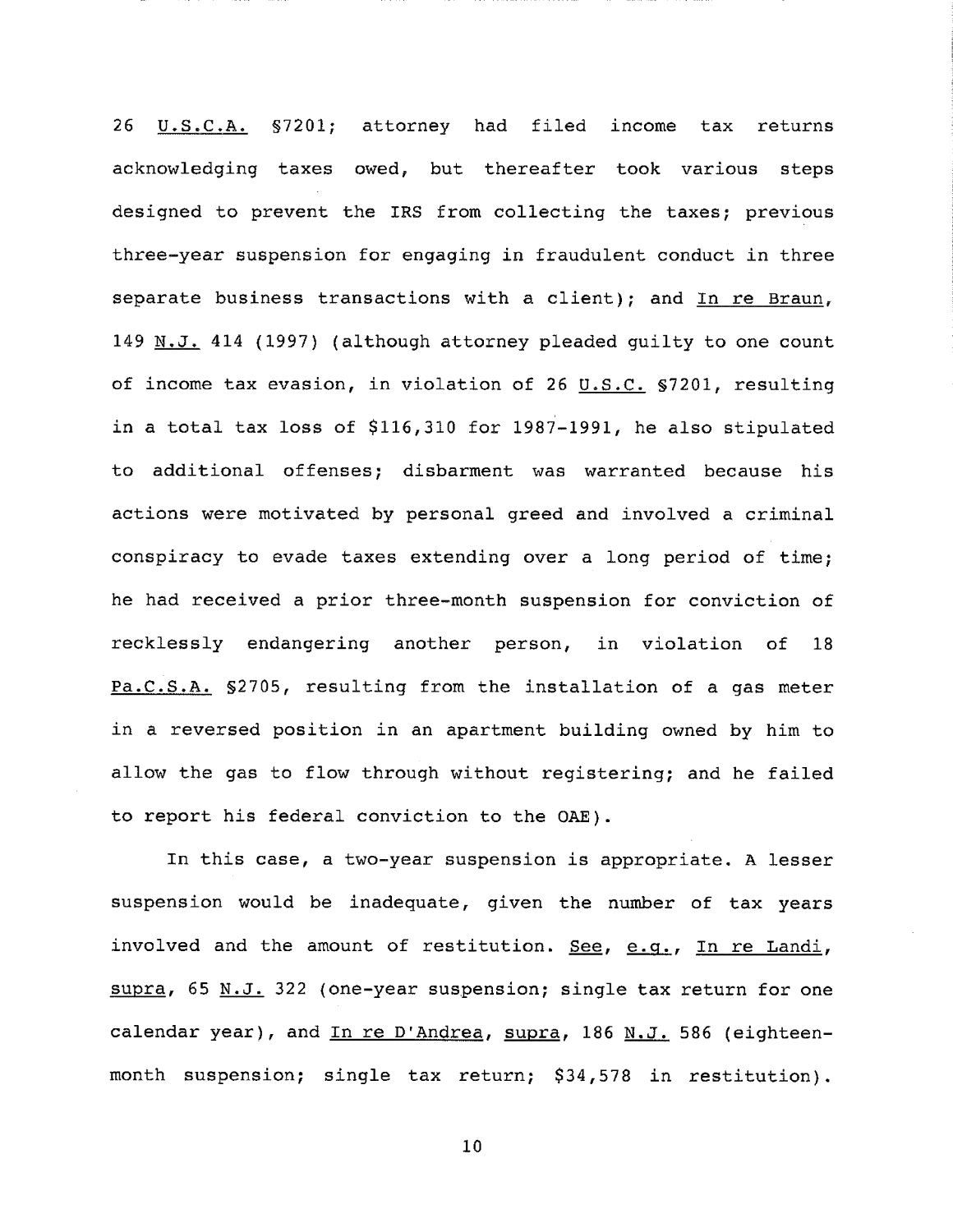Disbarment would be excessive because the record lacks evidence that respondent engaged in criminal conduct above and beyond "simple" tax fraud.  $See, e.g.,$  In re Bagdis, supra, 228 N.J. 1 (in addition to his income tax violations, the attorney was of attempting to obstruct the administration of the Internal Revenue Code, conspiracy to defraud the United States, and failure to file currency transaction reports).

Respondent's conduct is similar to that of the attorneys in In re Rubin, supra, 227 N.J. 229 (two years; failure to remit the appropriate taxes for a three-year period in amounts totaling \$26,742), and In re Lewis, supra, 214 N.J. 515 (two years; failure to report for a three-year period; outstanding tax liability exceeded \$300,000). We recognize that respondent failed to file a return for six calendar years, and was required to pay \$1.2 million in restitution, penalties, and interest. Yet, his conduct was far less egregious than that of the attorneys who have received threeyear suspensions. Unlike respondent, the attorneys who received three-year suspensions also had attempted to conceal income (Gottesman), engaged in a conspiracy (Bozeman), had aggravating factors  $(Klein)$ , and diverted funds for a third party (Gillespie).

For these reasons, we determine to impose a two-year suspension on respondent for his conviction of criminal tax fraud in the State of New York.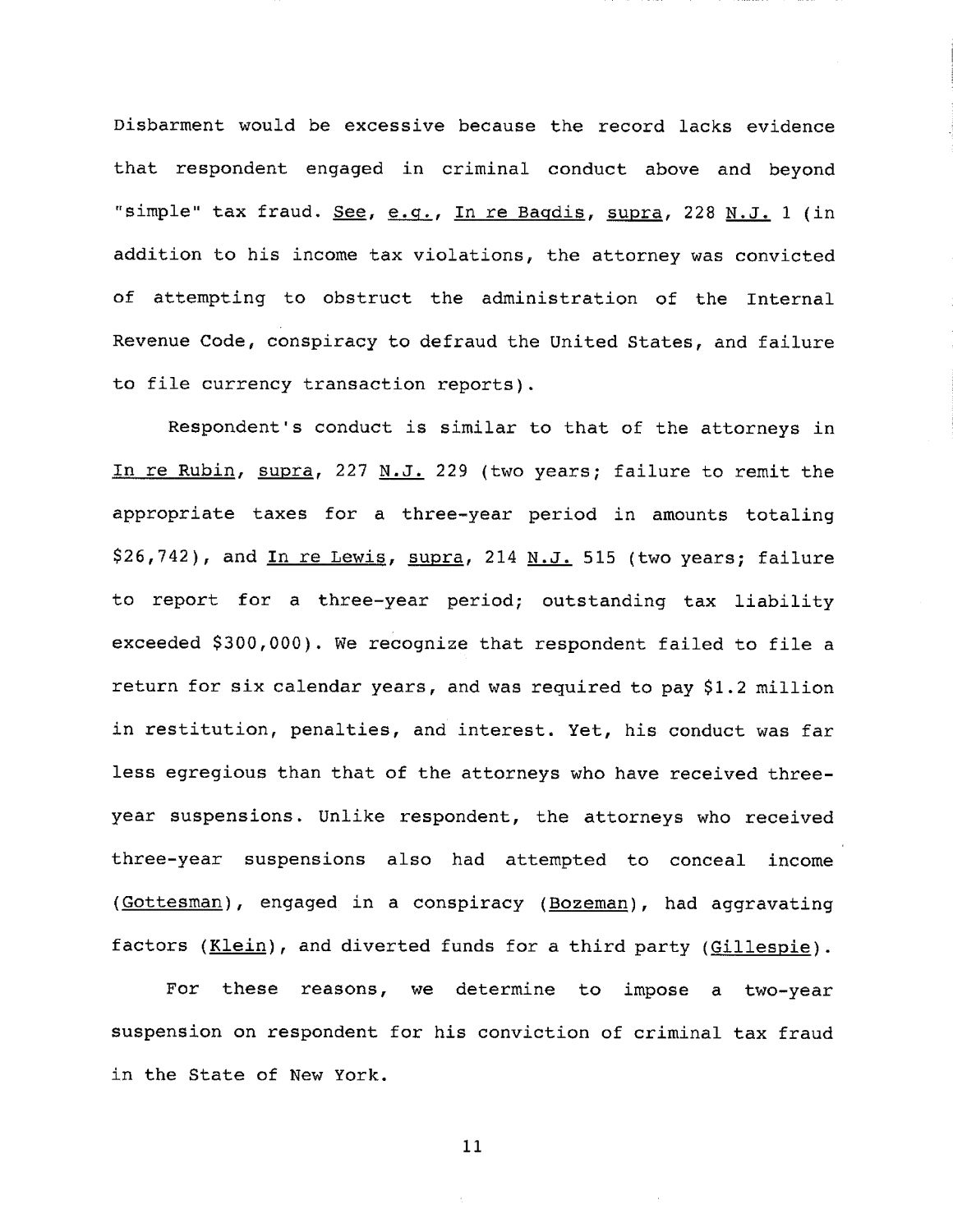Member Gallipoli voted to recommend respondent's disbarment. Vice-Chair Baugh and Member Zmirich did not participate.

We further determine to require respondent to reimburse the Disciplinary Oversight Committee for administrative costs and actual expenses incurred in the prosecution of this matter, as provided in  $R_1$  1:20-17.

> Disciplinary Review Board Bonnie C. Frost, Chair

By : Ellen A. Brodsky Chief Counsel'